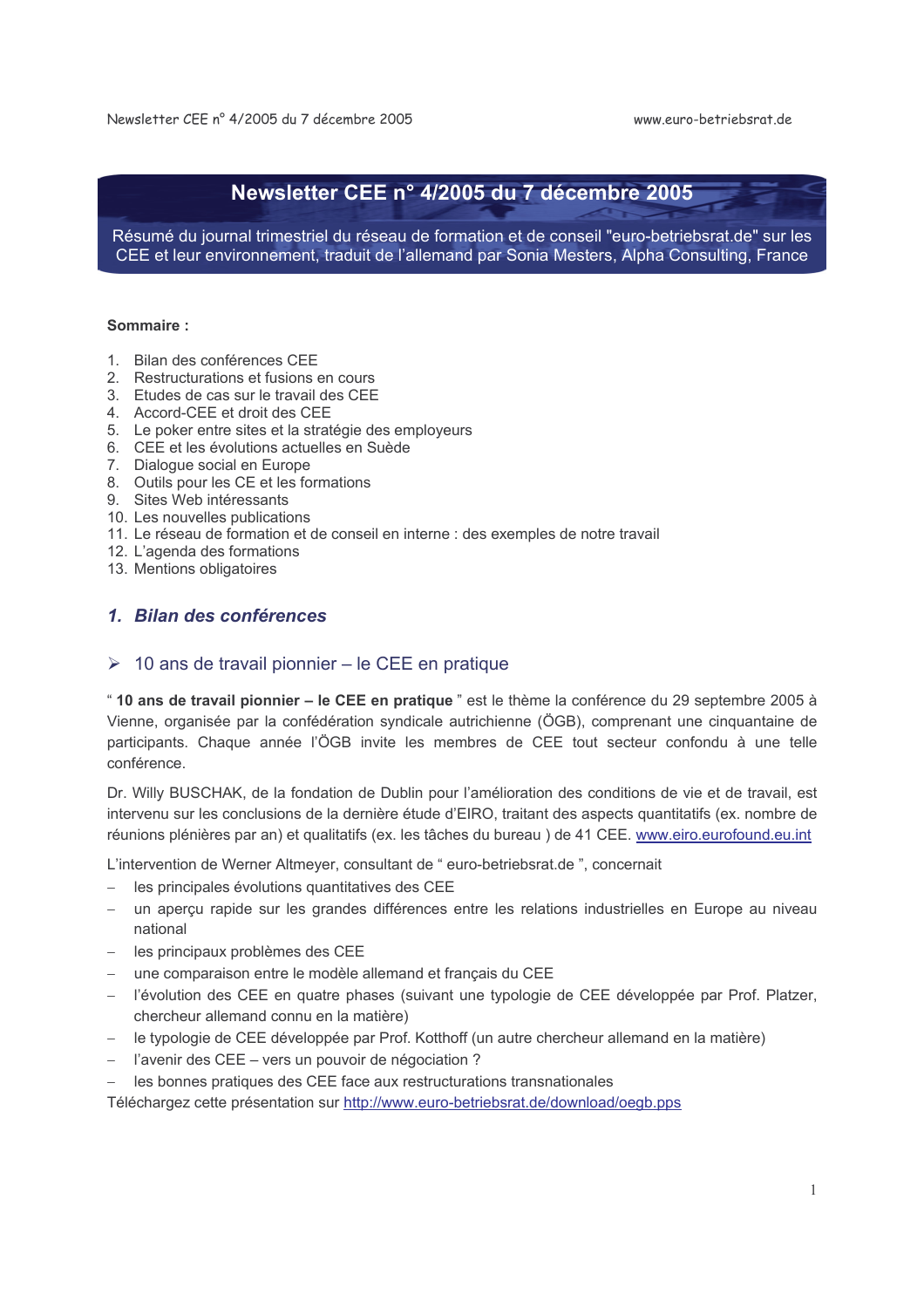### $\triangleright$  " Les principaux problèmes des CEE"

est une étude britannique pilotée par Prof. Dr. Jeremy Waddington de l'université de Manchester qui fut présentée le 4 novembre à la conférence de la CES à Bruxelles. A la demande de plusieurs fédérations syndicales européennes, 1000 membres de 400 CEE ont été questionnés sur les facteurs empêchant un bon fonctionnement de leur CEE. L'objectif de cette enquête étant d'identifier les types de besoins des CEE en matière d'encadrement (légal par exemple) et de d'assistance.

Par exemple, il fallait nommer trois thèmes favoris sur lesquels les membres de CEE aimeraient être formés : conclusion : les trois thèmes favoris sont :

- la législation du travail et les relations professionnelles dans d'autres Etats membres (52%)
- les bonnes pratiques des CEE (48.9%)
- les pratiques de management et d'entreprises dans d'autres Etats membres (45.5%)

(l'étude est disponible sur sigma)

### $\triangleright$  Impression et papier

Conférence des membres de CEE du secteur à Praque (23-26 novembre 2005)

Suite à l'invitation de la part de la fédération syndicale européenne " UNI-Europa Graphical", environ 80 membres de CE venus de 15 pays différents se sont retrouvés à Praque pour assister à la première conférence-CEE de ce secteur, qui comprend une bonne quarantaine de CEE.

Les thèmes clés étaient l'amélioration du fonctionnement des CEE ainsi que des accords-CEE, face aux restructurations et concentrations qui ont lieu dans le secteur (ex. la fusion de Smurfit et Kappa ainsi que l'entreprise Quebecor).

Par ailleurs, les intervenants de la FEM et de l'EMCEF (qui sont les fédérations syndicales les plus expérimentées et organisées en la matière) ont présenté des exemples de leurs travaux. Une attention particulière a été attribuée à la coordination commune de la FEM dans le cas de General Motors.

Afin de mieux coordonner les CEE face aux restructurations transnationales. UNI-Europa Graphical va élaborer des lignes directrices.

### > Conférence régionale de la confédération syndicale allemande (DGB) ...

... le 30 novembre 2005 à Hanovre sur les restructurations en Europe et les tâches des syndicats et CEE

Intervenants:

- Evelyne Pichot (Commission européenne, DG Emploi et affaires sociales) : Communication de la Commission sur les restructurations et l'emploi de mars 2005
- Reinhard Reibsch (secrétaire général de la fédération syndicale européenne de la chimie, mines, énergies (EMCEF)) : vue générale sur l'activité syndicale de sa branche et ses 220 CEE
- Aline Hoffmann (Responsable CEE pour l'IG-Metall et de la mise en œuvre d'un réseau entre le niveau national et européen) sur l'assistance variée que fourni l'IG-Metall aux 103 CEE de la branche et à ses coordinateurs syndicaux. Par ailleurs, elle a présenté une enquête réalisée par l'IG Metall envers les CEE. Quelques conclusions : dans 60% des CEE il n'y a pas de réunion extraordinaire lors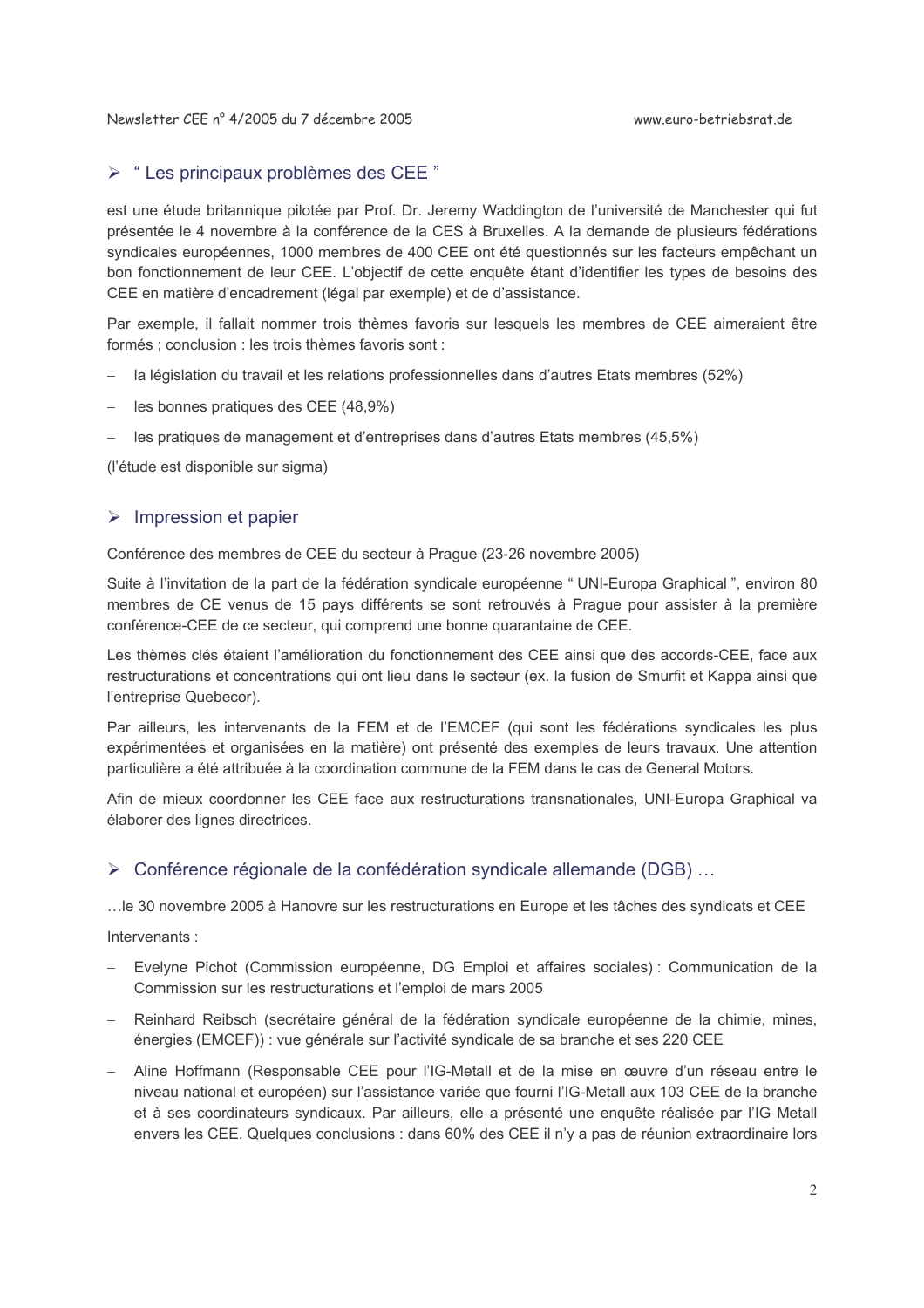de restructuration transnationale. Parmi ceux qui ont une réunion extraordinaire, seulement un petit pourcentage est informé avant la prise de décision de la direction. Dans ce dernier cas, les CEE parviennent à bien s'activer.

Ces propos ont été complétés par des exemples pratiques présentés par Helmut Rehner, vicesecrétaire du CEE de Kraft Foods.

Cette conférence aura encore montré l'importance d'échanger les expériences entre branches syndicales.

#### > Nouveau coordinateur syndical des CEE de la chimie



Depuis le 1<sup>er</sup> octobre 2005 la fédération syndicales de la chimie, mines énergies (EMCEF) a un nouveau secrétaire pour le domaine des CEE : Peter Kerckhofs, l'ancien responsable de la banque de données au sein de l'institut syndical européen. Chercheur en sciences politiques spécialisé dans le domaine du CEE, le multilingue (néerlandais, anglais, français, allemand, espagnol) poussera les travaux des CEE dans la chimie.

### 2. Les restructurations et fusions en cours

#### $\triangleright$  Restructurations continues chez Unilever

Depuis des années le groupe alimentaire engage une restructuration après l'autre. Suite à l'annonce de la direction, en octobre 2005, du projet d'externalisation d'une grande partie des départements RH, finance et informatique dans des structures externes localisées en Europe de l'Est et Asie, avec 2500 emplois supprimés, des manifestations spontanées ont eu lieu dans plusieurs pays.

Une réunion extraordinaire a eu lieu en novembre 2005 à Rotterdam, dans laquelle le CEE a clairement pris position pour un report de 2 ans des externalisations et le maintien de la branche des produits surgelés. L'objectif sera de conduire les restructurations de manière "socialement responsable" (Interview avec le secrétaire du CEE Günter Baltes).

En collaboration avec les organisations syndicales, le CEE a mobilisé le 1<sup>er</sup> décembre 2005 des dizaine de milliers de salariés en Europe, pour manifester contre les projets de suppression d'emplois, dont un millier à la centrale allemande à Hambourg.

### > La transformation de Suez en SE se concrétise

La nouvelle SE aura son siège en France ou en Belgique avec un système moniste (direction et conseil de surveillance ne sont pas séparés mais réunis en un conseil d'administration). La création de la SE interviendra très probablement par voie de fusion entre la filiale belge Electrabel et la holding française Suez. Le CEE de Suez souhaite maintenant se préparer au changement en suivant des séminaires de formation en la matière.

Extrait du CR de la dernière réunion du CEE de Suez : (http://www.epsu.org/a/1492)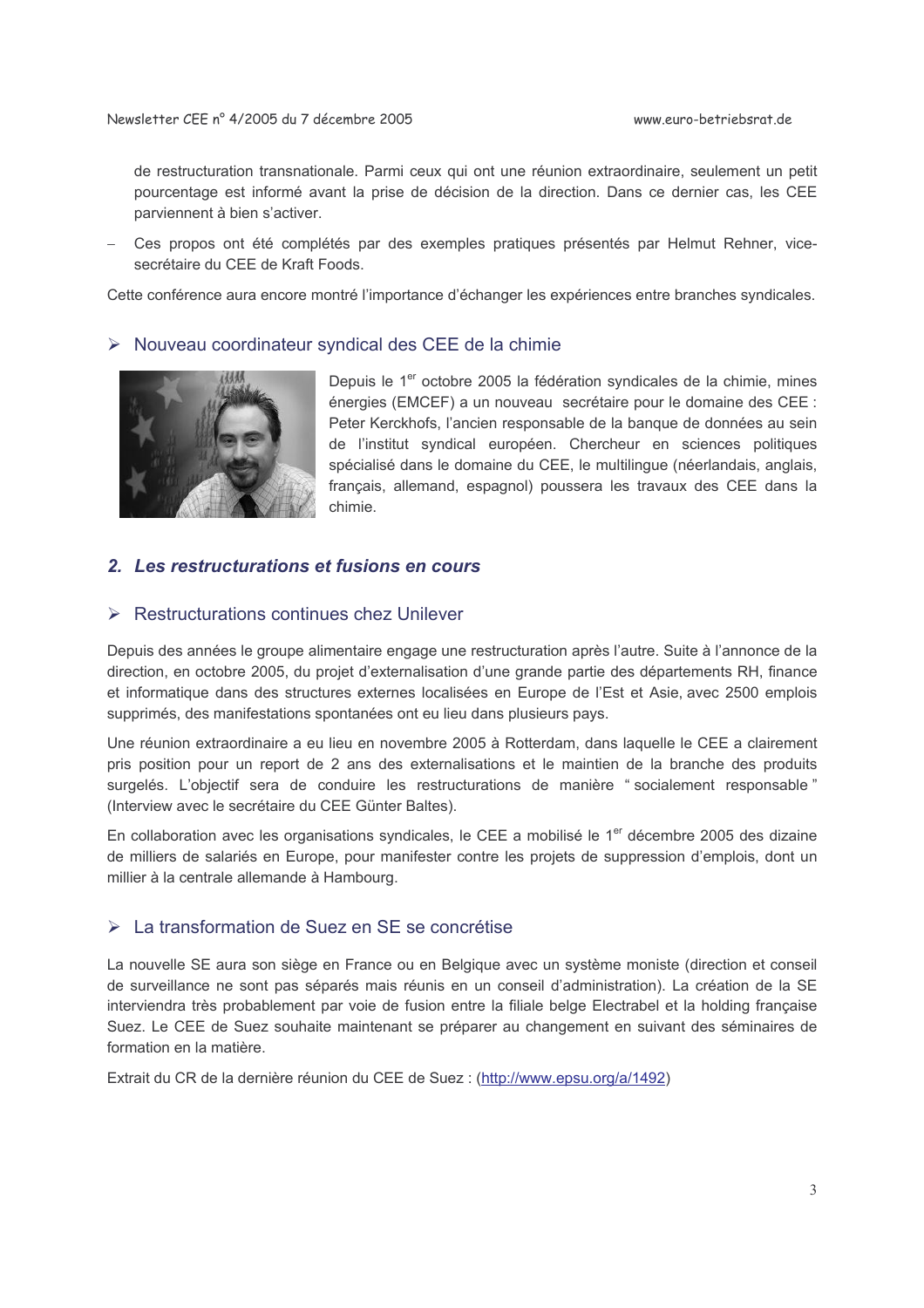- Presentation by management of the European Company. Questions like: where will the new company be registered; which companies are concerned; will it be a monistic or a dualistic system with a supervisory board and the form of the SE remain open. Members of the EWC discussed the SE further in the debriefing meeting based on a presentation EPSU Deputy General Secretary. "It is likely that the company will be registered in France or Belgium, that it will be a monistic system and that the form will be a merger between Electrabel and Suez, thus concerning all Suez European operations. We will only know for sure when management takes the decisions. But now is the time to start preparing." Members are encouraged to discuss with their unions the SE and seek training.
- The Suez EWC has recently received training on the First Class communication system pioneered by the ETUC's training institute. A special space is created to consider the European Company and collect information.

### > Nouveau groupe d'emballage se forme contre l'avis des syndicats

Le 10 novembre 2005, la fusion des deux groupes d'emballage Jefferson Smurfit Group (JSG) (27.000 salariés) et Kappa Packaging avec 16.000 salariés fut autorisée par la Commission européenne. Sous la direction majoritaire de Smurfit, la nouvelle entreprise prendra une position de leader sur le marché européen du carton ondulé. Craignant des suppressions d'emplois les Comités d'entreprise accompagnés des fédérations syndicales européennes UNI-Europa Graphical (pour l'imprimerie) et EMCEF (pour la Chimie), se sont opposés à cette fusion dans le cadre d'une audience devant la DG Concurrence.

Enfin, la fusion fut autorisée, puisque suite à elle, plusieurs sites aux Pays Bas, au Danemark, en Suède et en Ecosse seront vendus.

Chaque entreprise avait son CEE. Les deux instances transnationales de représentation du personnel vont très probablement fusionnées.

### ► Evènement : table ronde européenne à Berlin

Vu les restructurations et délocalisations permanentes en cours, comment peut-on aménager le changement de manière sociale ? Les entreprises qui se battent pour survivre et le marché de capital qui exige des bénéfices de plus en plus élevés, mettent le modèle social européen sous forte pression.

C'est sous cet angle que la Hans-Böckler-Stiftung, la Friedrich-Ebert-Stiftung, l'Institut syndical Européen et la Confédération allemande des syndicats organisent une table ronde, les 7 et 8 février 2006 à Berlin, pour discuter trois sujets :

- $\triangleright$  Les investisseurs stakeholder ou shareholder?
- > Les décisions de sites salariés en concurrence ou solidarité ?
- > Stratégies syndicales perspective innovation et qualification ?

### 3. Etudes de cas sur le travail des CFF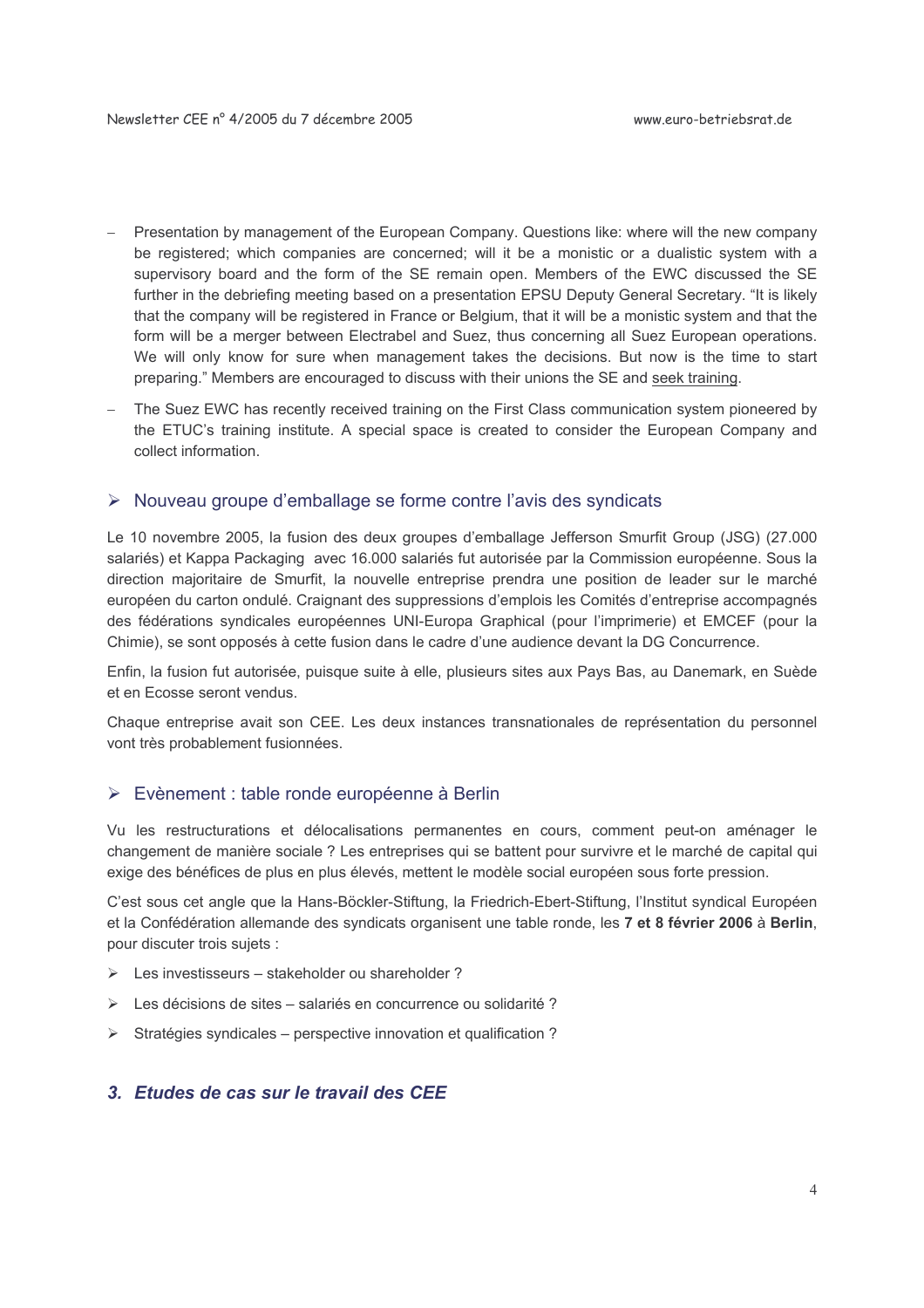Nous avons déjà parlé, à plusieurs reprises, de la nouvelle étude de Prof. Dr. Kotthoff, qui a analysé les travaux de 12 CEE différents. "A quel degré le modèle allemand de participation imprègne-t-il le fonctionnement des CEE?" était une de ses questions. Cette étude conclue avec une typologie de fonctionnement de CEE. Dans notre dernière édition nous avions présenté le type 1 de CEE : " le CEE en tant qu'instance de participation. Nous poursuivons cette série :

### $\triangleright$  Type 2 (parmi 5) : Le secrétaire allemand du CEE en tant que " défenseur des minorités "

Dans ce type il s'agit de groupes allemands avec une orientation dominante de la maison mère. Le CEE n'apparaît pas constamment et n'a pas développé d'identité transnationale, il est plutôt une annexe de la Mitbestimmung (participation, codecision, codétermination) allemande. Le secrétaire du CE est également secrétaire du CCE et/ou du Comité de groupe et fait partie du conseil de surveillance. En tant que représentant mis en avant de la Mitbestimmung allemande, il bénéficie d'accès direct à la direction centrale du groupe.

Dans son rôle de secrétaire de CEE, il se voit comme un défenseur des soucis et problèmes de sites étrangers (= non-allemands). Il organise les réunions plénières de manière à ce que les membres nonallemands du CEE puissent présenter leurs plaintes en direct à la direction centrale et "vider leur sac". Le CEE est un " préposé au courrier du cœur " et la Mitbestimmung allemande l'emporte à bord.

Les sites allemands sont forts à cause de leur nombre, mais ils ont néanmoins des concurrents étrangers à l'intérieur du groupe. Même si l'effectif allemand a déjà vécu l'expérience d'être touchée par le développement de sites étrangers, les délocalisations sont plutôt rares, en comparaison avec le type 1.

Les décisions ne sont pas prises par une direction européenne déconnectée de la réalité. Les filiales d'autres pays européens sont dirigées par la maison mère allemande.

Dans la structure de direction comme dans la culture de la Mitbestimmung on retrouve un ethnocentrisme allemand. La défense est en effet une forme de représentation efficace, mais elle dépend fortement de l'engagement et de la personnalité du secrétaire. Le type 2 n'est donc pas un modèle de fonctionnement transnational, mais focalisé sur la maison mère.

Les types 3 à 5 seront présentés dans les prochains numéros.

#### $\triangleright$  Les études de cas de la fondation de Dublin

Une grande étude réalisée par la fondation de Dublin est enfin disponible. Elle a suivi les travaux de 41 CEE en provenance de France, Allemagne, Italie, Suède et Royaume-Uni. Un des grands objets d'analyse était la pratique de l'information et consultation. La synthèse du rapport fut déjà publiée fin 2004. Aujourd'hui les premières 19 études de cas sont également disponibles (en anglais).

http://www.eurofound.eu.int/areas/participationatwork/ewccasestudies.htm

### 4. Accords et droits des CEE

#### > Un accord-CEE qui indique le chemin à Veolia

Le 10 octobre 2005 les partenaires ont signé un accord instituant un CEE chez Veolia Environnement. Quelques éléments de l'accord :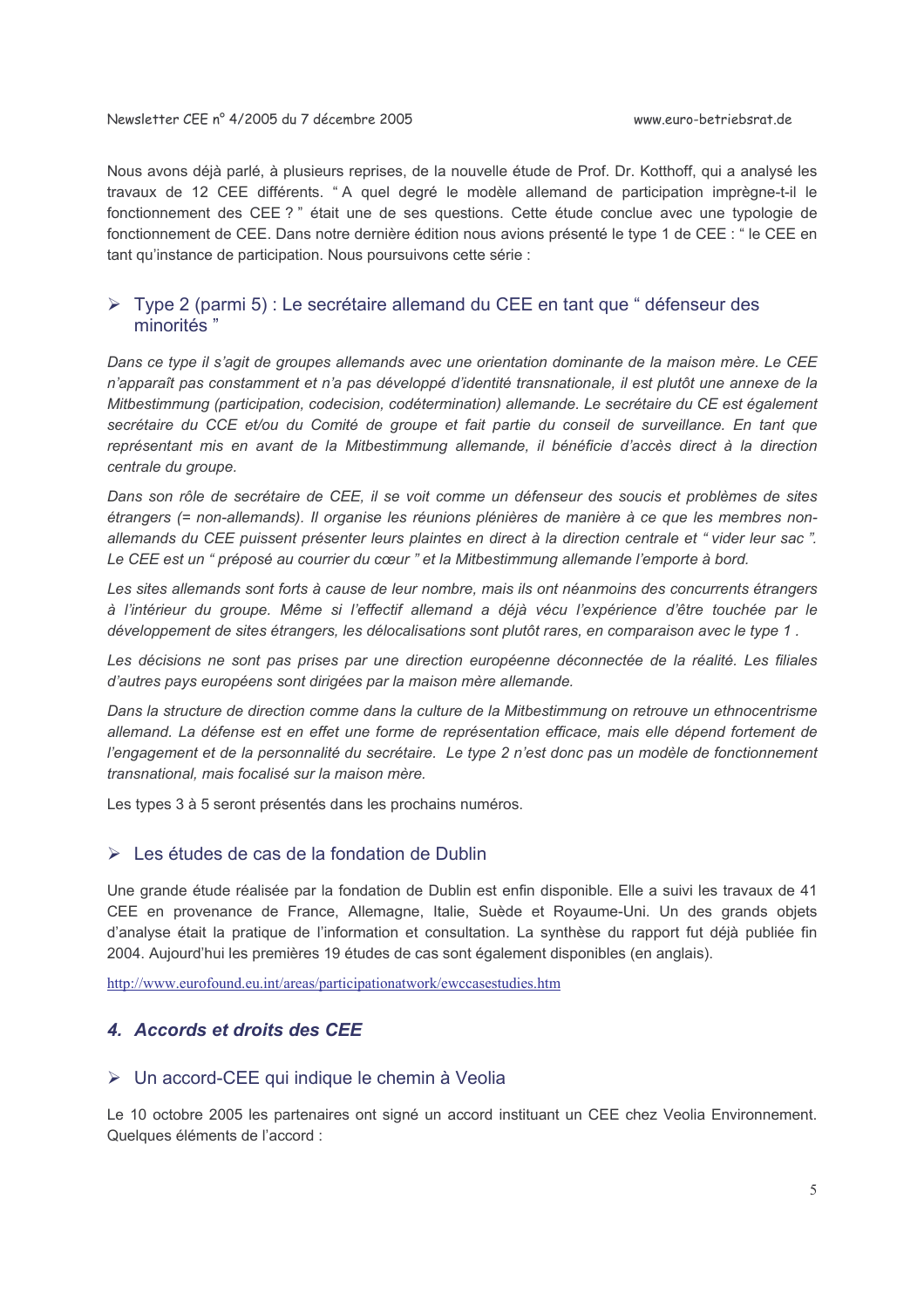- ► Le CEE est présidé par le directeur général qui est présent lors des réunions plénières (c'est normal en France).
- $\triangleright$  Ce CEE a "pour vocation de permettre une concertation sur les sujets transnationaux", soit les thèmes concernant au moins deux pays. Le comité " peut avoir pour vocation de négocier certains accords de principe sur des thématiques transnationales, dont la mise en œuvre dépend pour chaque pays visé par ces accords, de leur législation et réglementation nationale".
- > Le périmètre du comité qui couvre 20 états membres de l'UE et la Norvège, s'étend aussi par anticipation à la Roumanie. Le Maroc a un siège d'observateur.
- ≻ Le comité dispose d'un budget de fonctionnement annuel de 1500 € et se réunit deux fois par an avec journée préparatoire et une demi journée de conclusion. Réunions du bureau (5 membres) : 4 fois par  $an$
- $\triangleright$  L'employeur prend en charge une formation de la langue française pour tous les membres du CEE. Une formation juridique, économique et sociale sera assurée pour chaque mandature par le campus Veolia environnement.
- > Interprétariat simultané en 19 langues à l'heure actuelle, ce qui représente beaucoup pour un CEE !
- > Spécificité de cet accord : Les 29 membres du CE européen sont obligatoirement membres des espaces de dialogue social de leur pays. Les pays, dans lesquels le législateur n'a pas prévu de Comités centraux ou de Comités de groupe (par exemple en Espagne) l'accord institue des instances nationales du dialogue social. Ces instances se retrouvent une fois par an et comprennent jusqu'à 4 représentants du personnel et jusqu'à 4 représentants de la direction nationale par pays.
- ▶ Ainsi, l'accord comble un manque de législation dans certains pays et qui a causé des problèmes dans bon nombre d'autres CEE. (voir l'exemple de RWE Thames Water plus loin)
- ► Le comité ou son bureau de cinq membres élus peuvent se faire assister, en cas de besoin, par un expert désigné par la CES et par un expert désigné par la Confédération européenne des cadres.

### $\triangleright$  Strabag SE constitue un GSN

Ca a duré longtemps avant que la société autrichienne Strabag SE ait mis en place un GSN (groupe spécial de négociation).

Dans le cadre de la réunion du 9 novembre 2005 à Vienne, les 17 membres du GSN provenant de 10 pays ont décidé d'avoir recours à une formation en janvier 2006 sur la participation des travailleurs dans la société européenne. Celle-ci sera subventionnée par la Commission Européenne.

Selon un syndicaliste allemand, membre du conseil de surveillance de Strabag Allemagne, l'ambition est de rapidement conclure les négociations, avant d'atteindre la limite légale de 6 mois. La direction centrale avait annoncé peu avant qu'elle ne souhaitait pas négocier des dispositions de participations inférieures aux dispositions légales autrichiennes.

### > Accord pour l'égalité des chances chez TOTAL

Après 5 mois de négociation, le groupe TOTAL et la fédération syndicale européenne EMCEF ont signé, le 21 novembre 2005, un accord européen pour l'égalité des chances. Il prévoit le traitement égal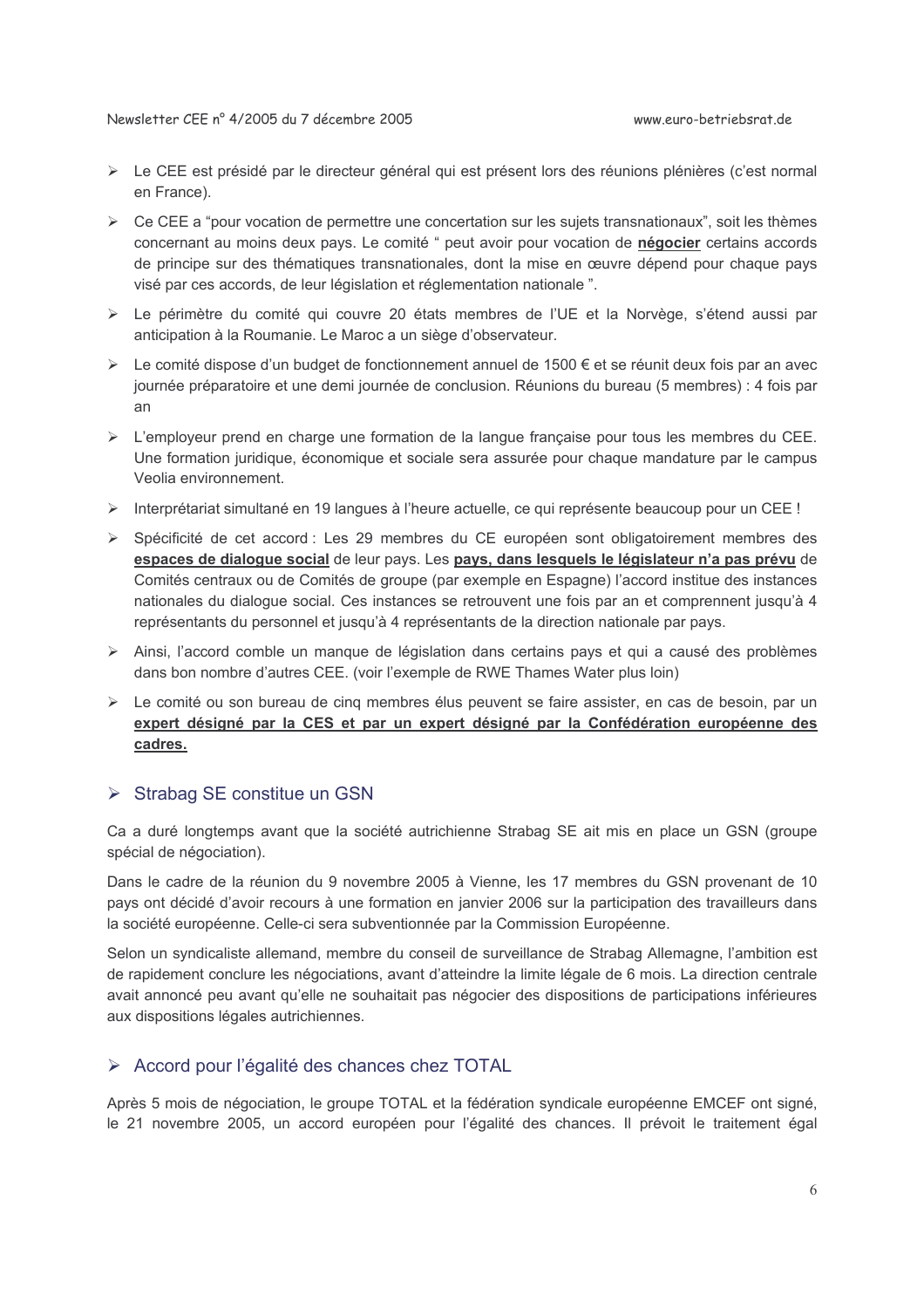d'hommes et de femmes ainsi que d'handicapés dans le recrutement, les promotions, la paie, et la formation continue. L'accord est basé sur le rapport d'égalité des chances du CEE ( ! le CEE établit des rapports sur l'égalité de traitement ! !) et sur un accord cadre conclu en mars 2005 entre partenaires sociaux européens.

#### $\triangleright$  Un CFF constitué sans accord

Après presque 10 ans d'attentes, le CEE de Körber (groupe de construction de machines) s'est constitué à Hambourg sans accord. L'employeur n'avait pas cessé de reporter la mise en place d'un CEE.

Malgré l'absence du délégué tchèque (le système d'élection de DP est très compliqué en République tchèque) les représentants du personnel n'ont plus attendu et ont réalisé la réunion constitutive du CEE. Barabara Hoffmann, secrétaire élue du CEE, le vice secrétaire italien ainsi qu'un délégué hongrois forment le bureau. Cependant ils ne pourront pas se réunir dans cette constellation car le législateur n'a prévu des réunions de bureau qu'en cas de circonstances extraordinaires. A défaut d'accord-CEE chaque détail de fonctionnement doit maintenant être discuté avec l'employeur (éventuellement au tribunal). La nouvelle secrétaire se réunira en janvier 2006 avec la direction centrale pour en parler.

Jusqu'à présent, il y a eu peu de cas comparables à celui de Körber.

### ► Le conseil de prud'hommes allemand décide sur le recours en annulation des élections

Un représentant allemand du CEE du groupe français Schneider Electric a voulu attaquer l'élection des deux membres allemands au CEE et leurs suppléants. Comme la société allemande de Schneider Electric ne dispose pas de Comité central, il fallait convoquer les secrétaires de comités d'entreprise et/ou d'établissement de chaque site/établissement. Lors de cette réunion d'élection on aurait apparemment oublié de convoquer une filiale, ce qui a nécessité un deuxième événement d'élection. Le fait que lors de la deuxième réunion, d'autres personnes ont été élu que lors de la première, a déclenché des conflits entre représentants du personnel.

Le conseil de prud'hommes de Düsseldorf ne se jugeait pas compétent pour cette affaire et a recommandé au plaignant de s'adresser aux prud'hommes français (siège social de Schneider en France). Les raisons du jugement ne se référaient pas à la législation relative aux CEE mais aux nouvelles dispositions relatives à l'implication des travailleurs dans la SE. Il s'agit ici d'une question fondamentale, qui concerne non seulement les annulations d'élections mais surtout chaque étape juridique d'un CEE.

### 5. Le poker entre sites et la stratégie des employeurs

#### > Alcan voudrait éviter la mobilisation européenne

Le syndicat suisse UNIA a récemment publié un guide stratégique secret du groupe canadien d'aluminium et d'emballage Alcan. Ce quide donnait des conseils aux DRH, comment se comporter vis-à-vis des différents représentants du personnel dans les différents pays européens. Alors que le guide parle d'une " procédure normale " pour les licenciements collectifs prévus en Suisse, il recommande de porter une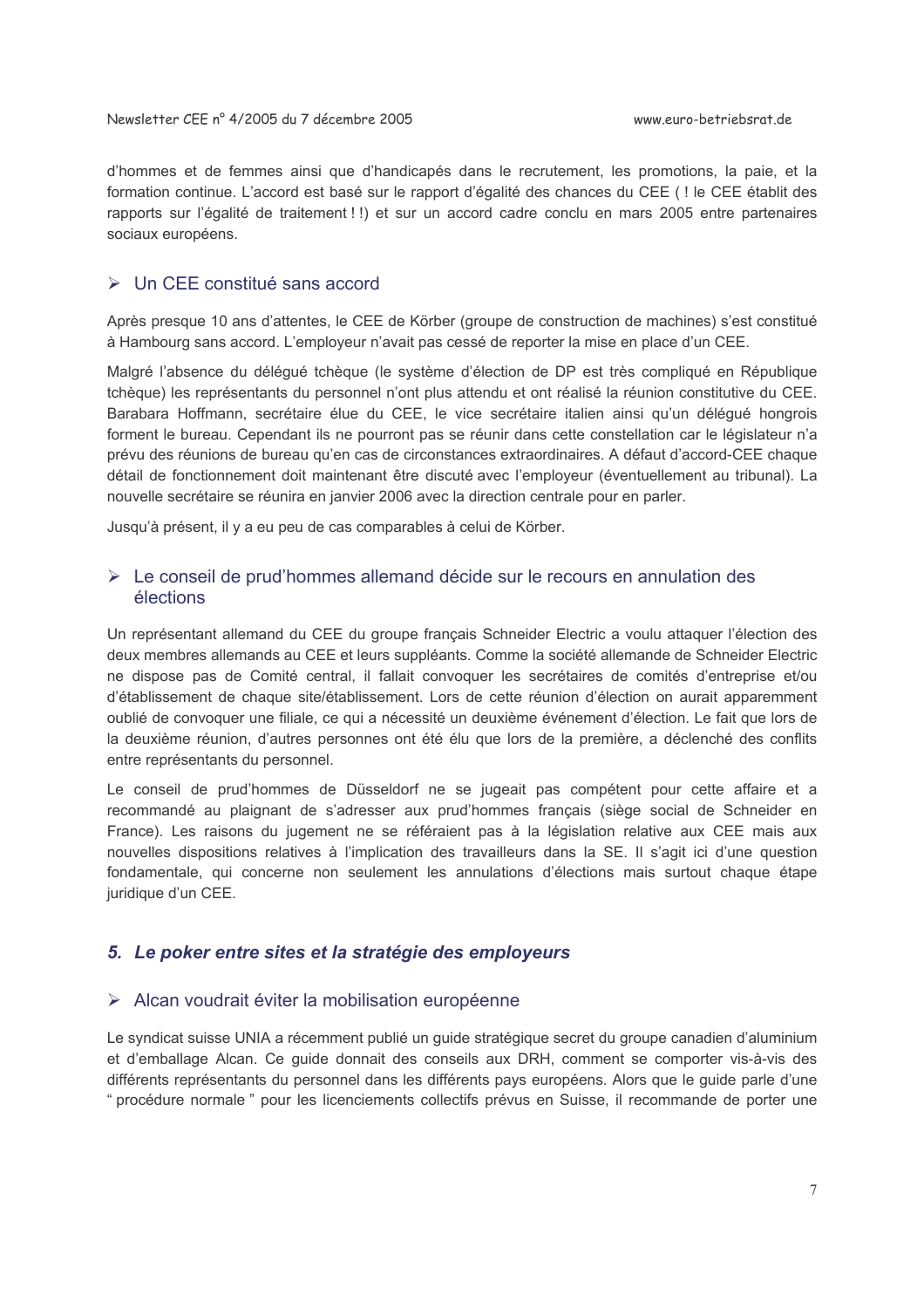attention particulière aux syndicats français et belges. Reconnue en tant qu'entreprise exemplaire par un grand nombre d'écoles de commerce, Alcan décerne même un prix pour le développement durable.

La direction centrale avait demandé à ce qu'on " minimise media exposure " du " global plan ". Il fallait négocier séparément avec les organisations syndicales afin d'optimiser les coûts sociaux et pour éviter une mobilisation européenne...

Conclusion : Ce que craignent les CEE peut être lu noir sur blanc dans ce guide pour DRH. Il montre également l'importance des CEE et les points sensibles de l'employeur lors de restructurations.

#### > Fabricants d'électroménager partent en Europe centrale

L'IG Metall envisage la création d'un dialogue syndicale polonais-allemand de branche, dont l'obiectif serait de conserver un maximum d'emplois en Allemagne et d'assurer le respect des normes de travail des nouveaux emplois crées en Pologne.

#### 6. Comités européens et les développements actuels en Suède

Les secteurs clés de l'économie internationale du plus grand pays scandinave sont la métallurgie, les meubles et le papier. Environ 5% des entreprises concernées par la directive-CEE ont leur siège social en Suède (113 parmi 2169), comme par exemple Atlas Copco, Electrolux, Ericsson, Hennes&Mauritz, SKF, Vattenfall oder Volvo. Lors de l'élargissement de l'UE, les sociétés suédoises se sont particulièrement orientées vers les pays baltiques et la Pologne.

Avec un taux de syndicalisation de plus de 80%, les délégués syndicaux représentent la quasi-totalité de l'effectif. Il n'y a pas de comité d'entreprise.

Les organisations syndicales suédoises étaient parmi les initiateurs d'une représentation transnationale au niveau des entreprises. Les échanges inter scandinaves existaient déjà avant l'adhésion de la Suède à l'UE en 1995.

En avril 2005 46% des entreprises suédoises concernées par la directive-CEE avaient crée un CEE. Un tel pourcentage n'est atteint dans aucun autre pays membres. (Allemagne 27%, Autriche 36%, Royaume-Uni 38%). Les employeurs suédois ont intégré le travail du CEE dans leur quotidien. Des recherches ont montré que les CEE suédois traitaient prioritairement les matières d'environnement de travail, de la santé et sécurité au travail et égalité h/f. De plus, les cours d'anglais pour les CEE sont plus fréquents qu'ailleurs. En cas de restructurations les représentants des travailleurs suédois peuvent s'appuyer sur des solides bases légales nationales de co-décision, co-gestion et participation. Lorsque ces prérogatives sont alliées aux travaux du CEE, le CEE peut en profiter.

Un exemple de bonnes pratiques est la société d'emballages Svenska Cellulosa Aktiebolaget (SCA) avec son CEE à deux niveaux : 1 au niveau holding et 4 au niveau des unités de gestion (divisions). L'entreprise met à disposition d'importants moyens pour les cours de langues des membres des CEE, regroupant 13 nationalités différentes.

### $\triangleright$  Le cas Vaxholm et ses suites

Selon le droit suédois, l'ensemble des travailleurs sur le territoire suédois bénéficie de la même protection, même s'il s'agit d'intérimaires d'autres pays. En 2004, le syndicat suédois de construction (Svenska Byggnadsarbetareförbundet) est entré en conflit avec une entreprise lettonne qui faisait construire des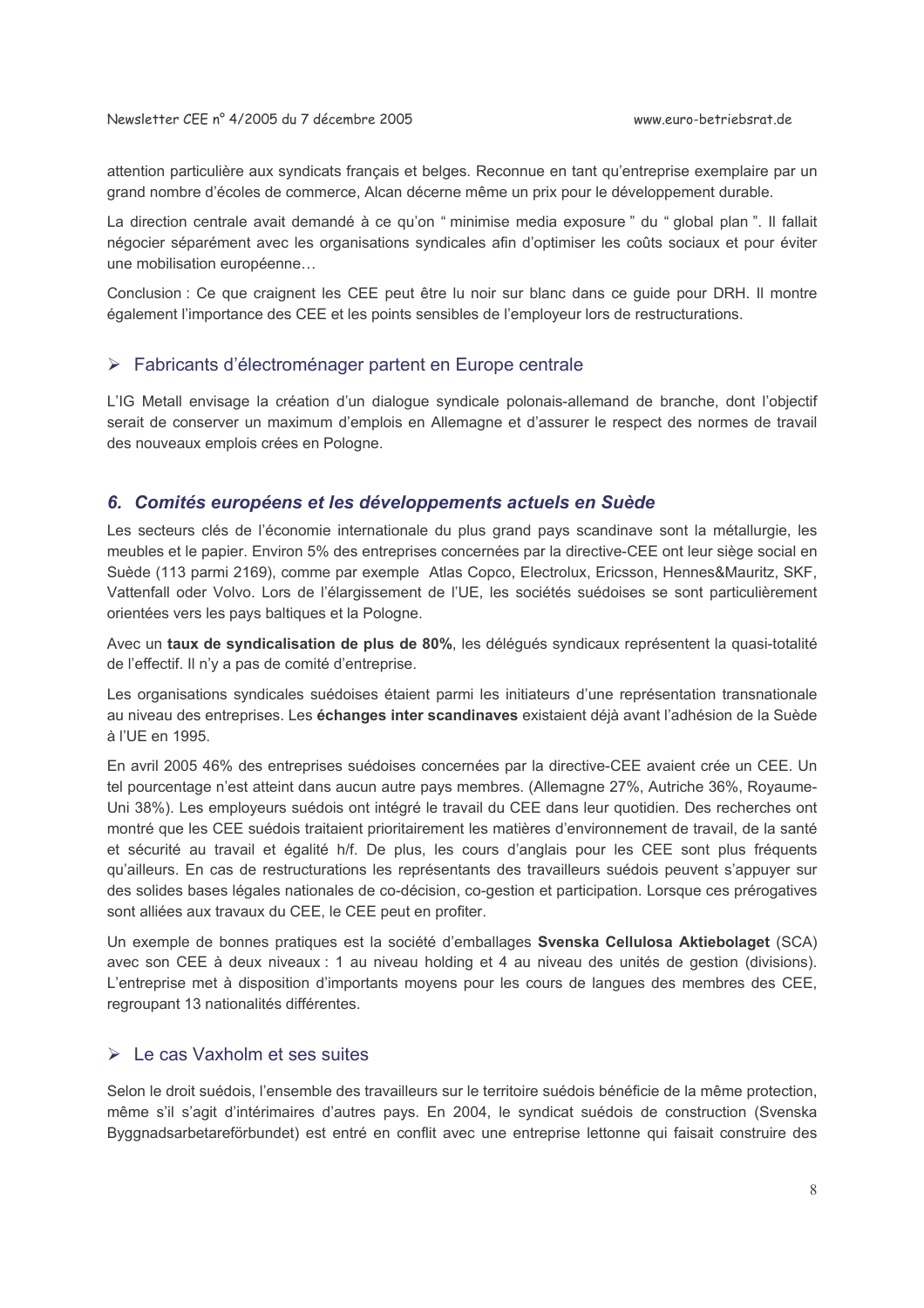écoles à Vaxholm en banlieue de Stockholm et qui payait ses employées lettons selon les tarifs lettons. Le syndicat des électriciens a ensuite immobilisé l'ensemble des travaux d'installation électrique, ce qui est tout à fait légal selon la législation suédoise. Après l'échec des discussions entre le ministre du travail suédois et la Lettonie. l'affaire a fini devant le tribunal suédois. Celui-ci a fait appel à la Cours de Justice des Communautés Européennes en septembre 2005 pour savoir si de telles mesures de blocage étaient légal au niveau communautaire, pour forcer les entreprises étrangères à appliquer les conventions suédoises du travail. Une décision à ce sujet est d'une grande importance pour toute l'Europe. D'autant plus que le débat sur le principe du pays d'origine est en plein cours dans le cadre de la directive Bolkestein.

En août 2005, les partenaires sociaux suédois ont rédigé une recommandation commune, sur la manière de combattre ce genre de pratiques. Le 13 octobre 2005 la confédération syndicale suédoise LO et la confédération syndicale LBAS ont conclu un accord de coopération, afin de prévenir le dumping social, et le 25 octobre 2005 le Parlement européen a débattu sur ce cas. ... à suivre

Infos supplémentaires (en anglais) sur

- > Le cas Vaxholm: http://www.eiro.eurofound.eu.int/2004/12/inbrief/se0412101n.html
- > Le rapport du Parlement Européen : http://www.europarl.eu.int/news/expert/infopress\_page/047-1705-298-10-43-908-20051019IPR01656-25-10-2005-2005--false/default\_de.htm
- > Rapport sur l'accord des partenaires sociaux suédois http://www.eiro.eurofound.eu.int/2005/09/feature/se0509102f.html
- > Rapport sur l'accord entre les syndicats suédois et lettons : http://www.eiro.eurofound.eu.int/2005/11/inbrief/se0511101n.html

### ► Le groupe Connex licencie un représentant des salariés suédois

Pour avoir critiqué le manque de protection de la santé et sécurité au travail, le secrétaire de la représentation des salariés du Métro de Stockholm, une filiale du groupe français Connex, s'est fait licencié le 27 septembre 2005. Par conséquence, les syndicats suédois se sont mobilisé et, malgré « l'obligation de paix », le trafic fut interrompu sur l'ensemble du réseau de la capitale. Selon les syndicats, il y aurait eu des incidents graves qui ont mené la commission de sécurité au travail (CHSCT) à interrompre le trafic à trois reprises.

Connex fourni également des lignes allemandes de chemins de fer et représente un concurrent important de la Deutsche Bahn. Une telle ignorance au niveau des conditions de sécurité au travail est problématique, car elle révèle une concurrence malsaine dans le marché intérieur de la Communauté.

 $\overline{a}$ syndicat suédois SEKO  $(en)$ anglais): rapport du http://www.epsu.org/IMG/pdf/Stockholm metro an appeal for support.pdf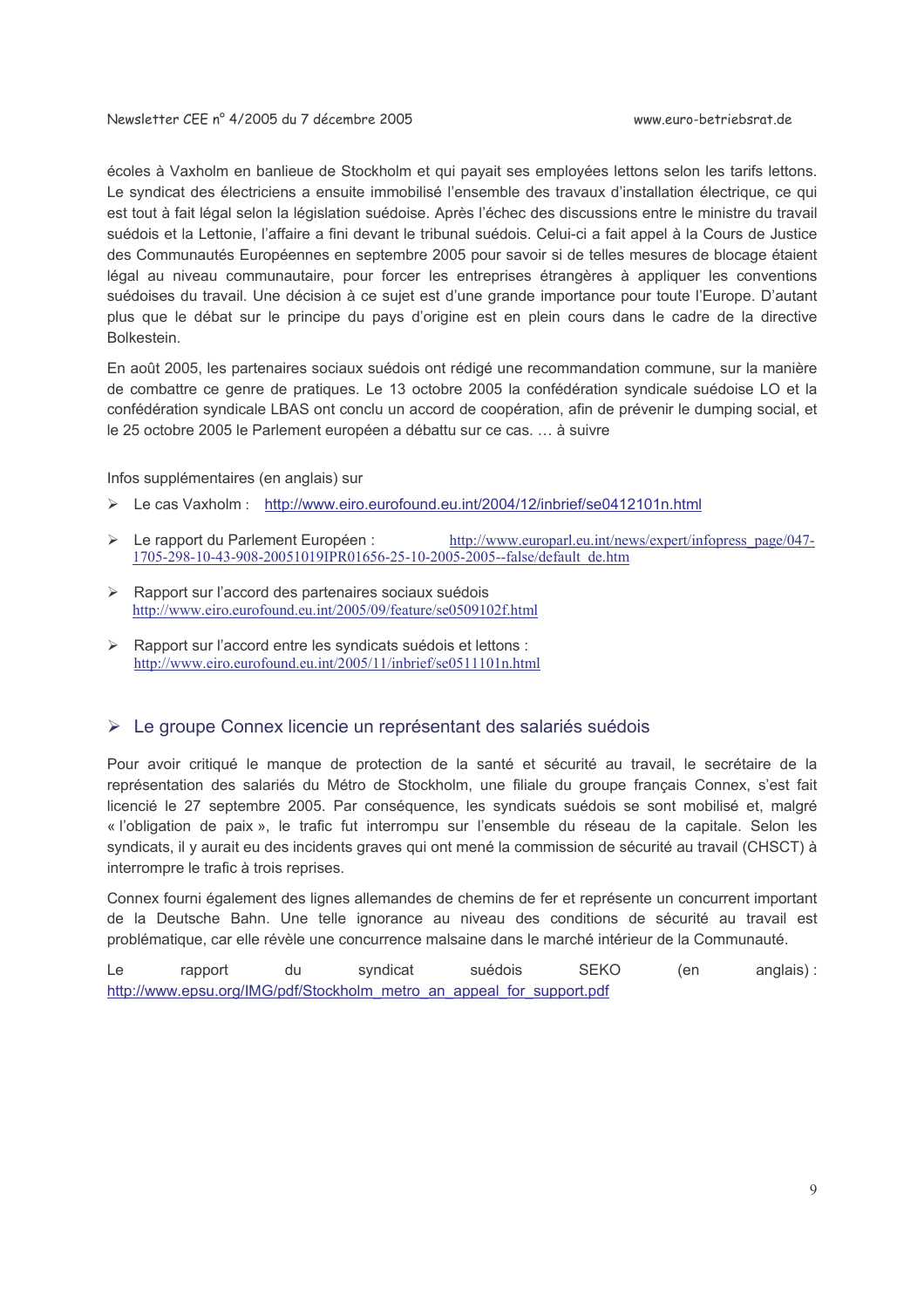Newsletter CEE nº 4/2005 du 7 décembre 2005

www.euro-betriebsrat.de

## 7. Dialogue social en Europe

> 20 ans de dialogue social en Europe, 29 septembre à Bruxelles

avec son initiateur Jacques Delors, le président actuel de la Commission José Manuel Barroso et le Commissaire des affaires sociales Vladimír Špidla.

- > Conférence politique des syndicats métallurgistes à Rome (11 et 12 octobre 2005)
- > Conférence de la FSESP (fédé synd. européenne des services publiques) à Bruxelles sur la politique d'énergie (électricité & gaz) les 4 et 5 novembre 2005

## 8. Outils pour les CE et les formations

- $\triangleright$  Le système de participation allemande traduit en différentes langues
- > Dictionnaire européen des relations sociales http://www.eurofound.eu.int/areas/industrialrelations/dictionary/index.htm
- > Mitbestimmung et Standortkonkurrenz dans les écoles allemandes

## 9. Sites Web intéressants

- > Nouveau site Web européen de la confédération syndicale allemande de la région Berlin - Brandenbourg http://www.eu.dgb.de/
- > Site Web de l'IG Metall à Frankfurt http://www.igmetall-bezirkfrankfurt.de/index.php?sparte=news&rubrik=europa

### 10. Les nouvelles publications

► « Europe et Mondialisation » de l'Institut Syndical Européen http://www.etuc.org/etuco/fr/downloads/mondialisation-fr.pdf

### 11. Le réseau de formation et de conseil en interne : des exemples de notre travail

http://www.ebr-news.de/042005.htm